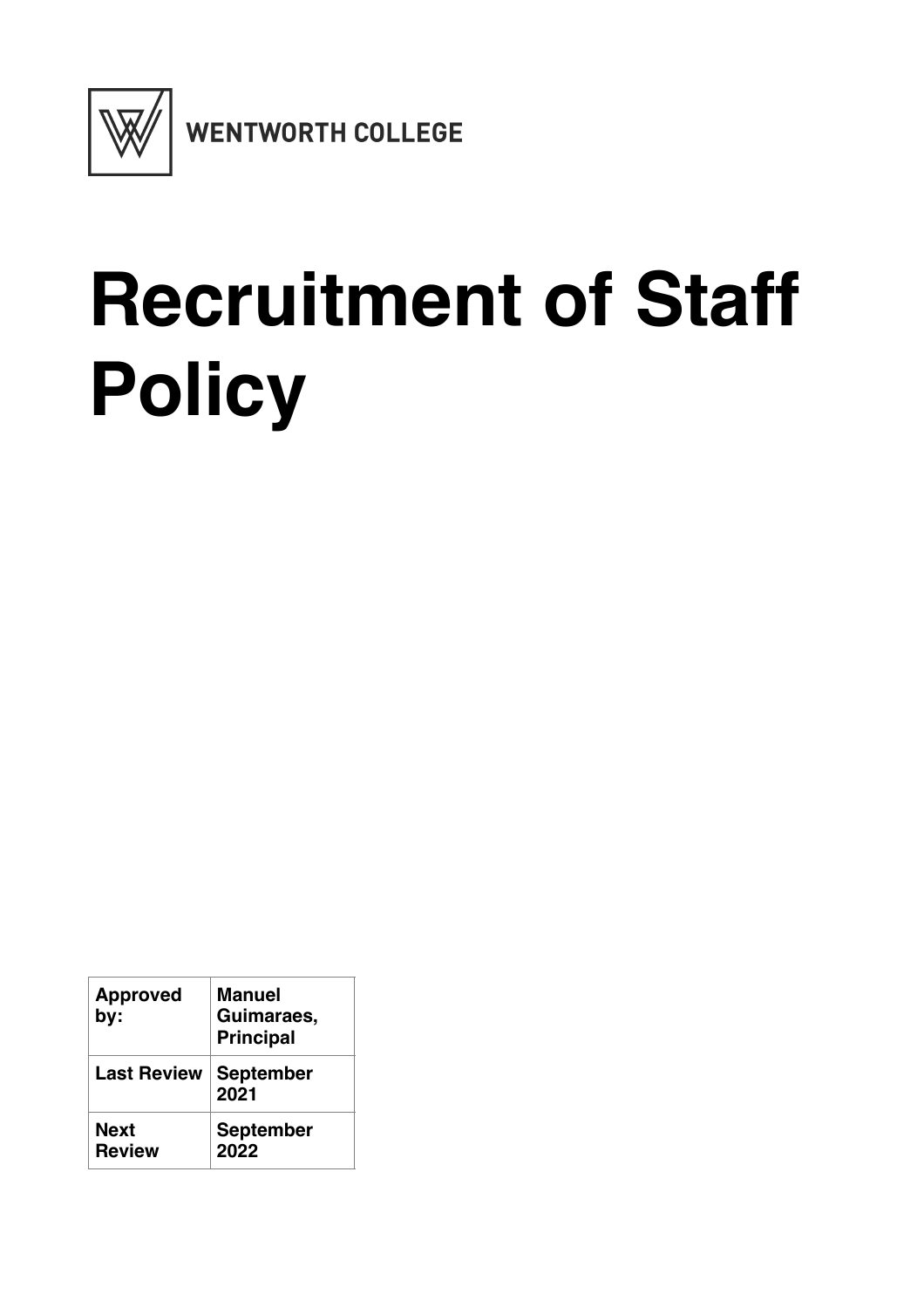In recruiting staff to vacant posts, the College will:

- Ensure that there is a clear statement confirming the College's commitment to safeguarding and promoting the welfare of all its students in all recruitment materials, induction training and in job descriptions.
- There will be one suitably trained person on each selection panel for every appointment made within the College who will advise on child protection matters appertaining to interviewees. Before any appointment there will always be a face-to-face interview that explores the candidate's suitability to work with children as part of ascertaining his/her suitability for the post. All interviewees will be questioned on their awareness of child protection issues.
- All applicants will list employment history with exact dates and explain all gaps.
- In job descriptions, make reference to the responsibility of safeguarding and promoting the welfare of children; all person specifications will include reference to suitability to work with children.
- Approach referees for all short-list candidates, including internal applicants, and ensure referees are sent the job description and person specification. A written reference will always be taken from the most recent employer. If the applicant is not working with children but has done so in the past an additional reference will be obtained from the employer by whom the applicant was most recently employed to work with children. Referees will be provided with a standard reference pro-forma that asks for general comments on the candidate's performance history and conduct.
- Not accept open references from candidates. References will be obtained directly from referees.
- Disclosure and Barring Service check. Due to the nature of the work, the School applies for an enhanced disclosure from the Disclosure and Barring Service (DBS) in respect of all prospective staff members. An enhanced disclosure will contain details of all convictions on record (including those which are defined as "spent" under the Rehabilitation of Offenders Act 1974) together with details of any cautions, reprimands or warnings held on the Police National Computer. An enhanced disclosure will also reveal whether an applicant is barred from working with children or young adults by virtue of his/her inclusion on Recruitment, Selection and Disclosure Policy 5 the lists of those considered unsuitable to work with children or young adults maintained by the DBS. An enhanced disclosure may also contain non-conviction information from local police records which a chief police officer thinks may be relevant in connection with the matter in question. If there is a delay in receiving a DBS disclosure the School has discretion to allow an individual to begin work pending receipt of the disclosure. This will only be allowed if all other checks, including a check of the Children's Barred List have been completed and once appropriate supervision has been put in place.
- Ensure that proof of identity is obtained from all employees without exception and a copy will be kept on file. Exam and degree certificates and/or certificates of professional